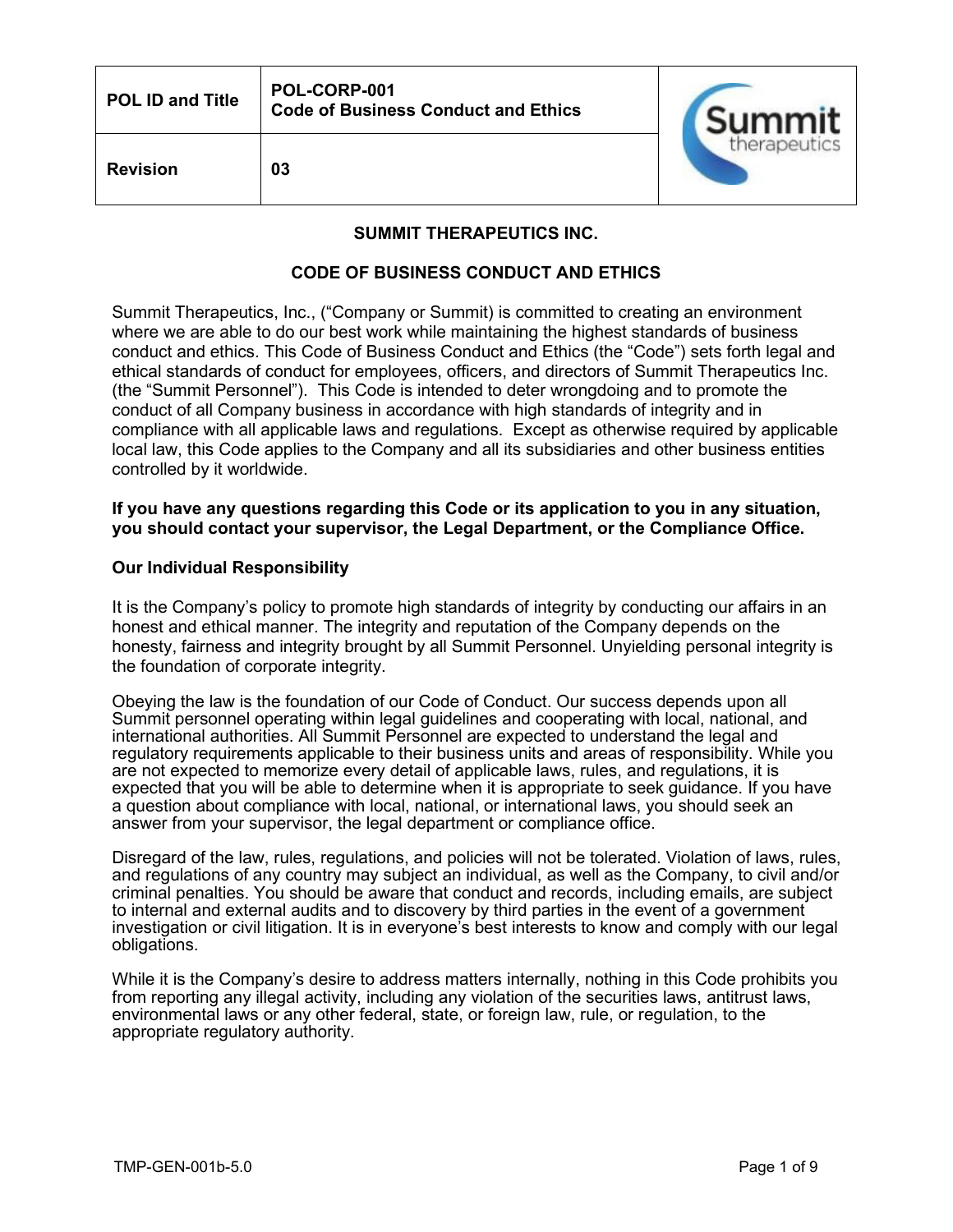| <b>POL ID and Title</b> | POL-CORP-001<br><b>Code of Business Conduct and Ethics</b> | Summit       |
|-------------------------|------------------------------------------------------------|--------------|
| <b>Revision</b>         | 03                                                         | therapeutics |

## **Non-Retaliation**

Employees, officers, and directors shall not discharge, demote, suspend, threaten, harass or in any other manner discriminate or retaliate against an employee because he or she reports any such violation. However, if the report was made with knowledge that it was false, the Company may take appropriate disciplinary action up to and including termination. This Code should not be construed to prohibit you from engaging in concerted activity protected by the rules and regulations of the National Labor Relations Board or from testifying, participating, or otherwise assisting in any state or federal administrative, judicial, or legislative proceeding or investigation.

## **COMPLIANCE WITH COMPANY POLICIES**

Every employee, officer and director is expected to comply with all Company policies and rules as in effect from time to time. You are expected to familiarize yourself with such policies.

## **1. Conflicts of Interest**

Summit Personnel must refrain from engaging in any activity or having a personal interest that presents a "conflict of interest" and should seek to avoid even the appearance of a conflict of interest. A conflict of interest occurs when your personal interest interferes with the business interests of the Company. A conflict of interest can arise whenever you, as a Summit Personnel, take action or have an interest that prevents you from performing your Company duties and responsibilities honestly, objectively and effectively.

For example:

- No Summit Personnel shall perform services as an employee, officer, director, consultant, advisor or in any other capacity for a direct competitor of the Company, as determined by the Board of Directors of the Company (the "Board"), other than services performed at the request of the Company;
- No Summit Personnel shall have a financial interest in a direct competitor of the Company, as determined by the Board, other than a financial interest representing less than three percent (3%) of the outstanding shares of a publicly held company; and
- No employee, officer or director shall use his or her position with the Company to influence a transaction with a supplier or customer in which such person has any personal interest, other than a financial interest representing less than three percent (3%) of the outstanding shares of a publicly held company.

It is your responsibility to disclose any material transaction or relationship that reasonably could be expected to give rise to a conflict of interest to the principal financial officer or, if you are an executive officer or director, to the Board of Directors, who shall be responsible for determining whether such transaction or relationship constitutes a conflict of interest.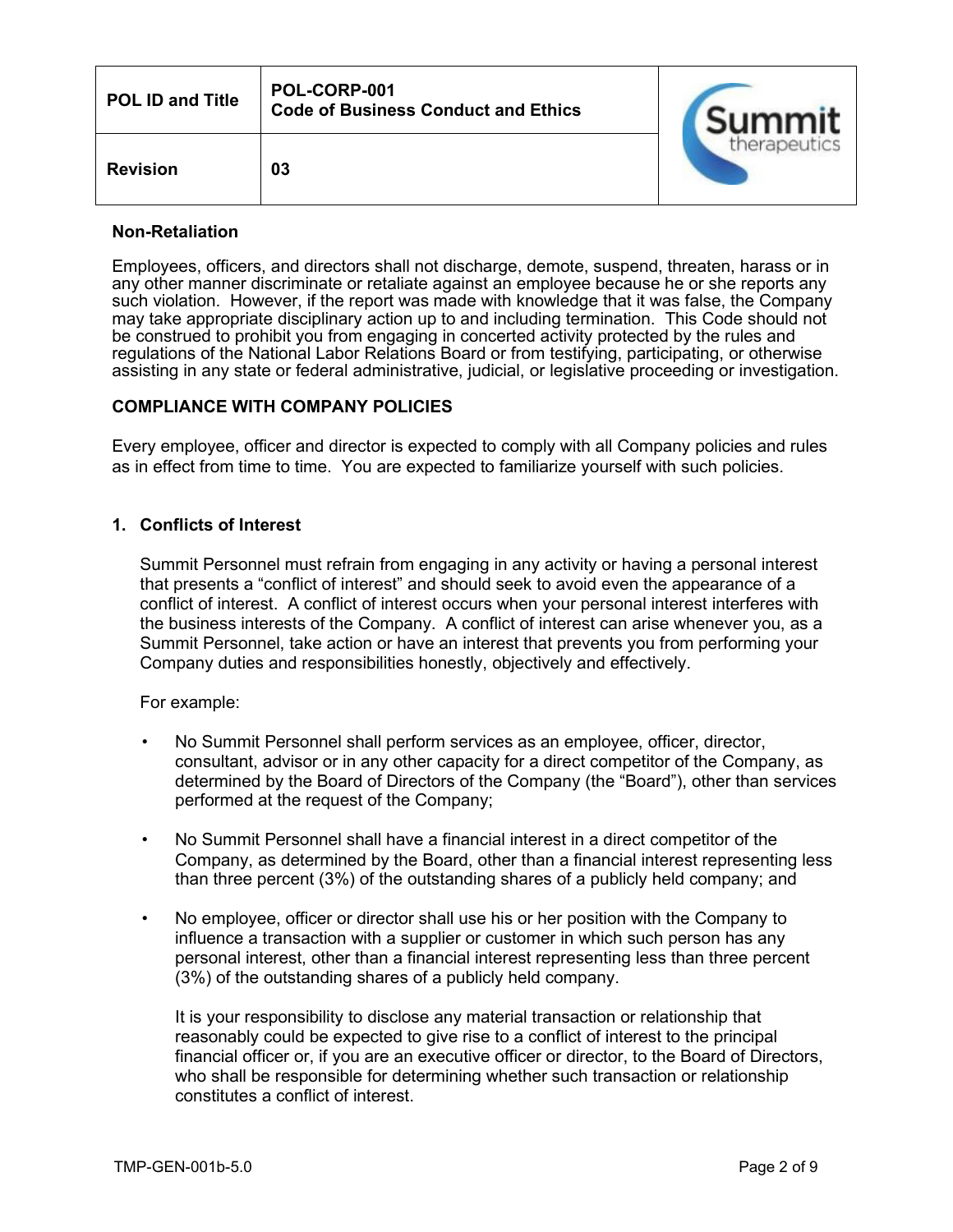| <b>POL ID and Title</b> | POL-CORP-001<br><b>Code of Business Conduct and Ethics</b> | Summit       |
|-------------------------|------------------------------------------------------------|--------------|
| <b>Revision</b>         | 03                                                         | therapeutics |

## **2. Trade Securities Legally**

Summit Personnel who have access to confidential (or "inside") information are not permitted to use or share that information for stock trading purposes or for any other purpose except to conduct our business. All non-public information about the Company or about companies with which we do business is considered confidential information. There are strict laws that prohibit the use of inside information when buying, selling, or trading publicly traded securities. **See POL-CORP-004: Insider Trading Policy**

## **3. Comply With Anti-Bribery/Anti-Corruption Laws and Other International Laws**

Summit Personnel are expected to comply with the applicable laws in all countries to which they travel, in which they operate and where the Company otherwise does business, including laws prohibiting bribery, corruption or the conduct of business with specified individuals, companies or countries. The fact that, in some countries, certain laws are not enforced or that violation of those laws is not subject to public criticism is not an excuse for noncompliance. We expect our personnel to comply with U.S. laws, rules, and regulations governing the conduct of business by its citizens and corporations outside the U.S. These U.S. laws, rules, and regulations, which extend to all our activities outside the U.S., include:

- The Foreign Corrupt Practices Act, which prohibits directly or indirectly giving anything of value to a government official to obtain or retain business or favorable treatment and requires the maintenance of accurate books of account, with all company transactions being properly recorded;
- U.S. Embargoes, which generally prohibit U.S. companies, their subsidiaries, and their employees from doing business with, or traveling to, countries subject to sanctions imposed by the U.S. government (including, Iran, North Korea, Sudan, and Syria), as well as doing business with specific companies and individuals identified on lists published by the U.S. Treasury Department;
- U.S. Export Controls, which restrict exports from the U.S. and re-exports from other countries of goods, software, and technology to many countries, and prohibit transfers of U.S.-origin items to denied persons and entities; and
- Antiboycott Regulations, which prohibit U.S. companies from taking any action that has the effect of furthering or supporting a restrictive trade practice or boycott imposed by a foreign country against a country friendly to the U.S. or against any U.S. person.

If you have a question as to whether an activity is restricted or prohibited, please ask before taking any action, including giving any verbal assurances that might be regulated by international laws.

## **4. Comply With Antitrust Laws**

Antitrust laws are designed to protect the competitive process. These laws generally prohibit:

• Formal or informal agreements with competitors that harm competition or customers,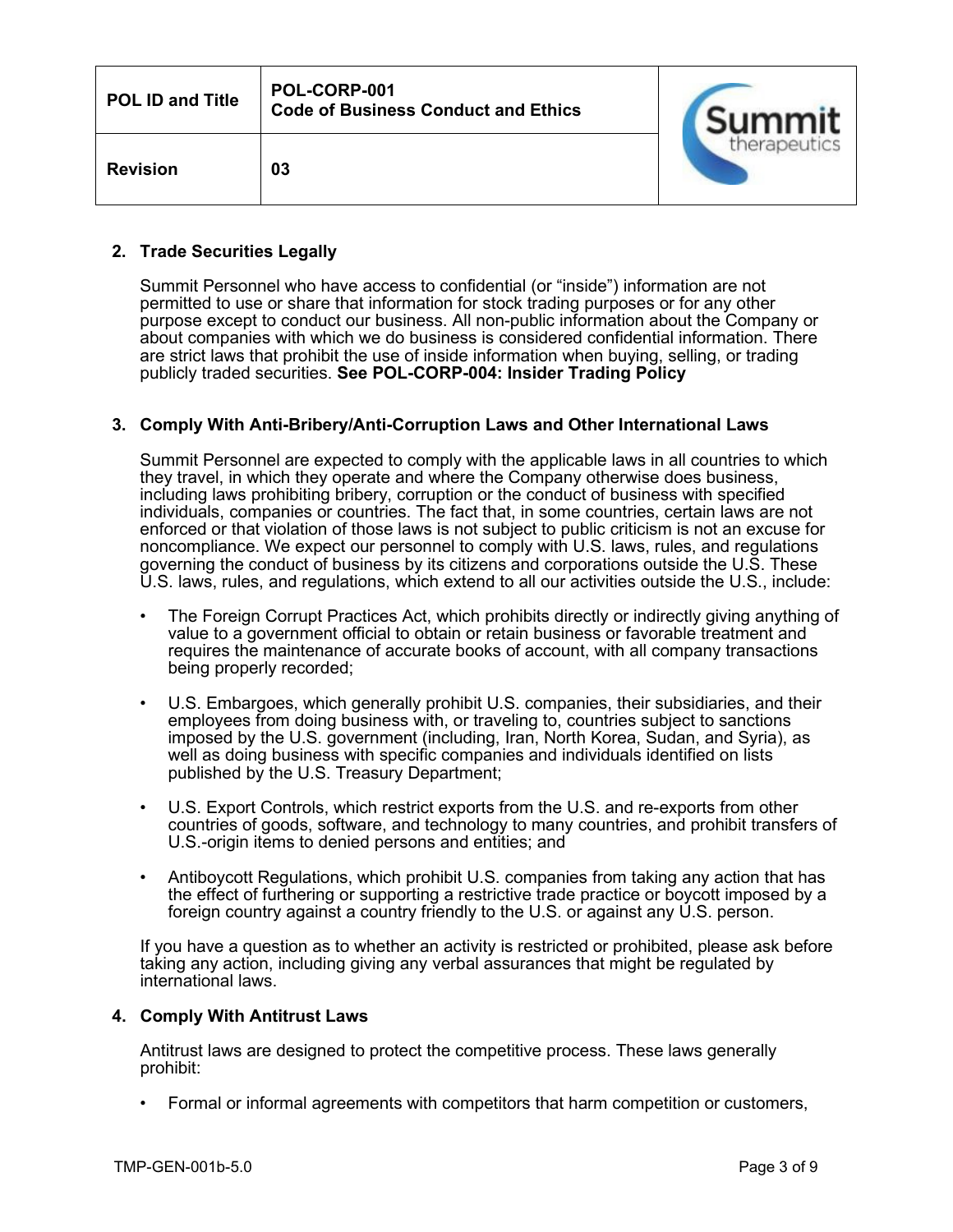| <b>POL ID and Title</b> | POL-CORP-001<br><b>Code of Business Conduct and Ethics</b> | Summit       |
|-------------------------|------------------------------------------------------------|--------------|
| <b>Revision</b>         | 03                                                         | therapeutics |

including price fixing and allocations of customers, territories, or contracts;

- Formal or informal agreements that establish or fix the price at which a customer may resell a product; and
- The acquisition or maintenance of a monopoly or attempted monopoly through anticompetitive conduct.

Certain kinds of information, such as our strategies and identification of local business partnerships, should not be exchanged with competitors, regardless of how innocent or casual the exchange may be and regardless of the setting, whether business or social.

## **5. Confidentiality**

Confidential information is one of the Company's most important assets. Summit may sometimes share confidential information with Summit Personnel, and we expect you to keep that information confidential, and not disclose or use it except as needed to perform your work here, as you agreed in your confidentiality agreement with the Company. If you don't know whether something is confidential, ask your manager. Unless you hear otherwise, you should assume that everything (financials, strategy and plans, scientific and technical data, details and results of our studies and clinical trials, information about our drug candidates, personnel information, legal disputes, etc.) is confidential.

In addition, because we interact with other companies and organizations, there may be times when you learn confidential information about other companies before that information has been made available to the public. You must treat this information in the same manner as you are required to treat our confidential and proprietary information. There may even be times when you must treat as confidential the fact that we have an interest in, or are involved with, another company.

All Summit Personnel have a duty to refrain from disclosing to any person confidential or proprietary information about us or any other company learned in the course of employment here, until that information is disclosed to the public through approved channels (usually through a press release, an SEC filing, or a formal communication from a member of senior management). This policy requires you to refrain from discussing confidential or proprietary information with outsiders and even with other Summit Personnel unless those fellow Company Personnel have a legitimate need to know the information in order to perform their job duties. Unauthorized use or distribution of this information could also be illegal and result in civil liability and/or criminal penalties.

You should also take care not to inadvertently disclose confidential information. Materials that contain confidential information, such as memos, notebooks, computer disks, memory sticks, laptop computers, tablets, and mobile devices, should be stored securely. Unauthorized posting or discussion of any information concerning our business, information or prospects on the internet is prohibited. You may not discuss Company business, information or prospects on blog posts or social media sites (including Facebook and Twitter), or in response to news reports or articles, regardless of whether you use your own name or a pseudonym. All Company emails, voicemails, and other communications are presumed confidential and should not be forwarded or otherwise disseminated outside of the Company, except when required for legitimate business purposes. Be cautious when discussing sensitive information in public places like elevators, airports, restaurants and "quasi- public" areas within the Company, such as cafeterias. Please take special care when talking to your friends, family, or others about the Company or our industry.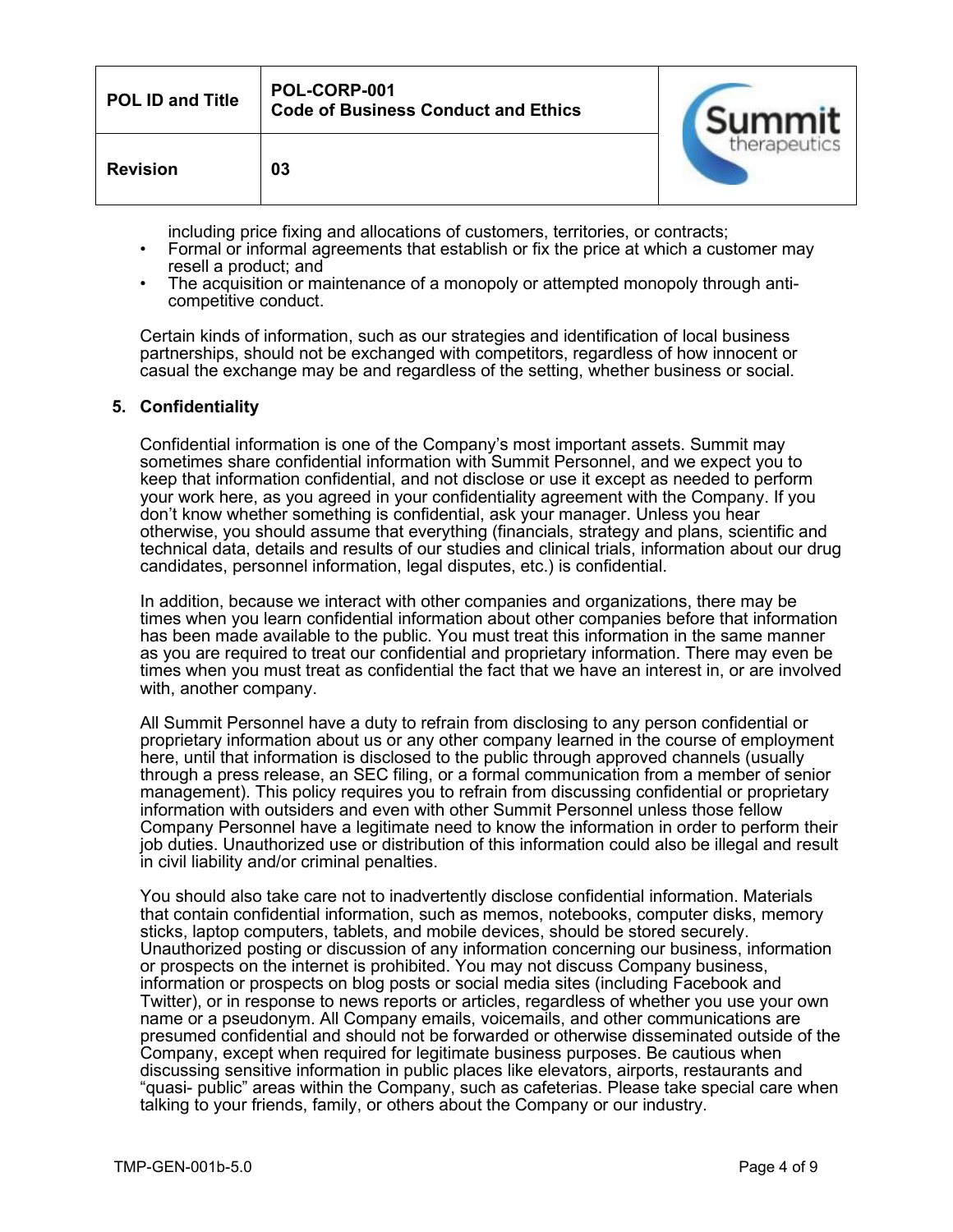| <b>POL ID and Title</b> | POL-CORP-001<br><b>Code of Business Conduct and Ethics</b> | Summit       |
|-------------------------|------------------------------------------------------------|--------------|
| <b>Revision</b>         | 03                                                         | therapeutics |

### **6. Comply With Data Privacy Laws**

Federal and state laws impose criminal and civil liability on any person or company who does not comply with applicable data privacy laws. For example, the Health Insurance Portability and Accountability Act (HIPAA) privacy rule established national standards to protect individuals'

medical records and other personal health information. We expect all Summit Personnel to comply with all applicable privacy laws.

### **7. Honest and Ethical Conduct and Fair Dealing**

Summit Personnel should endeavor to deal honestly, ethically, and fairly with the Company's suppliers, customers, competitors, and employees. Statements regarding the Company's therapies and services must be true and accurate, and not misleading, deceptive or fraudulent. You must not take unfair advantage of anyone through manipulation, concealment, abuse of privileged information, misrepresentation of material facts or any other unfair-dealing practice.

### **8. Protection and Proper Use of Corporate Assets**

Summit Personnel should seek to protect the Company's assets, including Proprietary Information. Theft, carelessness, and waste have a direct impact on the Company's financial performance. Employees, officers, and directors must use the Company's assets and services solely for legitimate business purposes of the Company and not for any personal benefit or the personal benefit of anyone else.

Summit Personnel must advance the Company's legitimate interests when the opportunity to do so arises. You must not take for yourself personal opportunities that are discovered through your position with the Company or the use of property or information of the Company.

#### **9. Gifts and Gratuities**

There are certain times when the exchange of gifts may be appropriate in the course of conducting business. It is important to remember, however, that we must never exchange gifts if such exchange could compromise or be reasonably perceived as compromising our business judgment. As a general rule, exchanging gifts or customary business entertainment with business partners is appropriate so long as the gift or entertainment is modest in value and not given frequently. Stricter and more specific rules apply when we do business with healthcare professionals and state, local, and federal government personnel and contractors acting on their behalf. See Summit Policy POL-COMP-003: Gifts, Meals and Business **Courtesies** 

#### *Remember:*

Summit's interactions with HCPs are intended to inform HCPs about Summit's products, provide relevant scientific and educational information to support patient care and the practice of medicine. Summit only provides meals to HCPs when the meal is incidental to the legitimate business or educational purpose of the discussion. Similarly, Summit only provides educational items for the purpose of aiding HCP or patient education.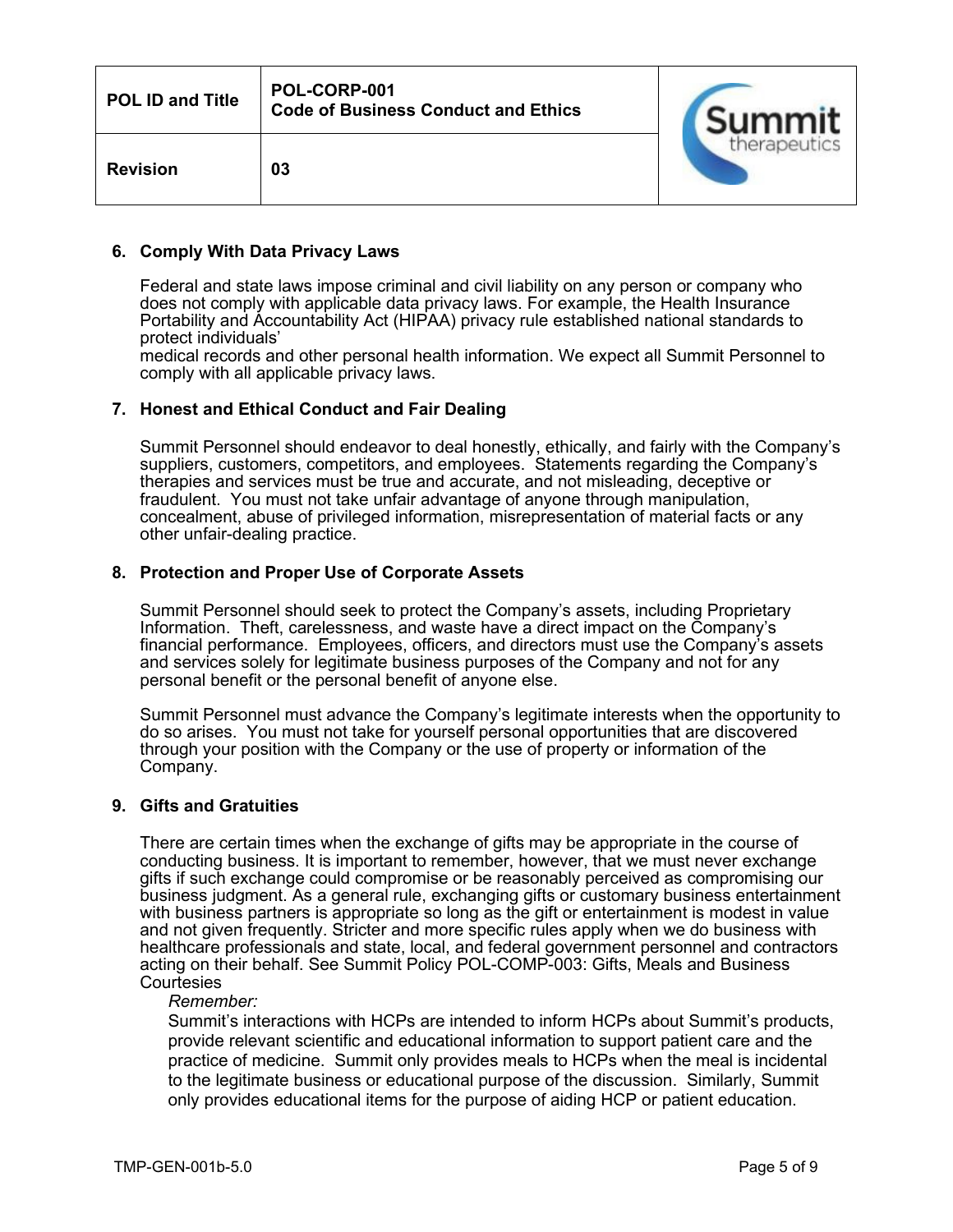| <b>POL ID and Title</b> | POL-CORP-001<br><b>Code of Business Conduct and Ethics</b> | Summit       |
|-------------------------|------------------------------------------------------------|--------------|
| <b>Revision</b>         | 03                                                         | therapeutics |

## **10. Employee Privacy**

Personal information about Summit Personnel is treated with the strictest confidentiality and will be shared on a need-to-know basis internally and externally with relevant authorities as required by law. Personal information includes information which identifies an individual, or from which an individual's identity can be ascertained, and includes sensitive information. Sensitive information includes information about an individual's racial or ethnic origin, political opinions, philosophical or religious beliefs or affiliations, membership of a political, trade or professional association, sexual preferences or practices, criminal record, government assigned information (e.g., US Social Security number) or health information.

Summit Personnel who are responsible for maintaining personal information must ensure that the information is not disclosed inappropriately or misused.

However, except as provided by applicable law, employees shall have a very limited expectation of privacy with respect to their use of Company-provided information systems (e.g., work computers, mobile phones and email). To the extent allowed by applicable law, the Company may monitor and inspect its information systems for purposes of assuring system security and/or compliance with Company policies. For such purposes the Company may, with or without notice, audit or monitor computerized information, messages, email, or Internet transactions electronically, in accordance with applicable laws. The Company may also, in accordance with applicable laws, inspect the content of files, email or other messages in the course of an investigation triggered by indications of impropriety or as necessary to locate information that is no more available by other less intrusive means.

## **11. Accuracy of Books and Records and Public Reports**

Summit Personnel must honestly and accurately report all Company business transactions. You are responsible for the accuracy of your records and reports. Accurate information is essential to the Company's ability to meet legal and regulatory obligations.

All Company books, records and accounts shall be maintained in accordance with all applicable regulations and standards and accurately reflect the true nature of the transactions they record. The financial statements of the Company shall conform to generally accepted accounting rules and the Company's accounting policies. No undisclosed or unrecorded account or fund shall be established for any purpose. No false or misleading entries shall be made in the Company's books or records for any reason, and no disbursement of corporate funds or other corporate property shall be made without adequate supporting documentation.

It is the policy of the Company to provide full, fair, accurate, timely and understandable disclosure in reports and documents filed with, or submitted to, the Securities and Exchange Commission and in other public communications.

#### **12. Dealings with Independent Auditors**

No employee, officer or director shall, directly or indirectly, make or cause to be made a materially false or misleading statement to an accountant in connection with (or omit to state, or cause another person to omit to state, any material fact necessary in order to make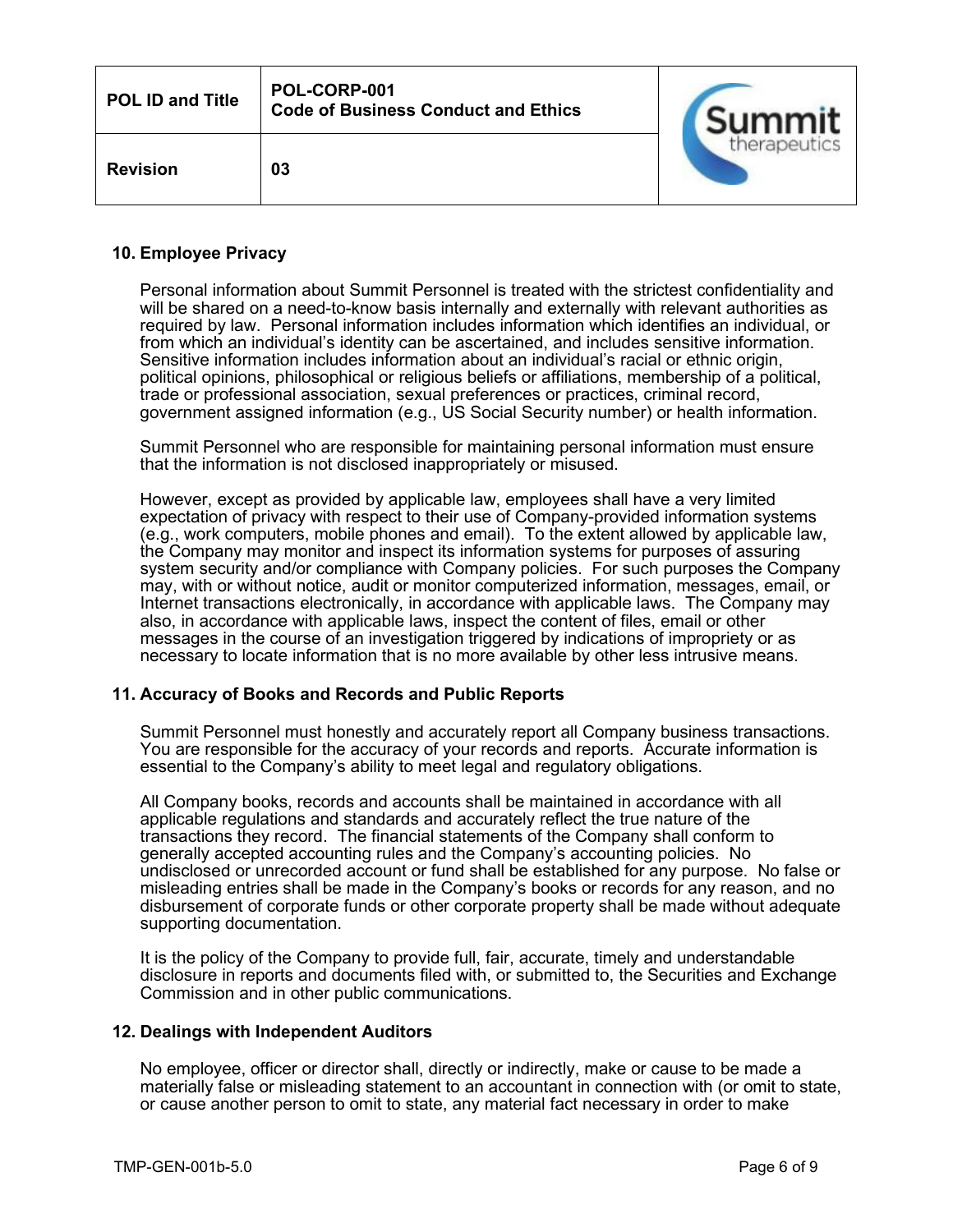| <b>POL ID and Title</b> | POL-CORP-001<br><b>Code of Business Conduct and Ethics</b> | Summit       |
|-------------------------|------------------------------------------------------------|--------------|
| <b>Revision</b>         | 03                                                         | therapeutics |

statements made, in light of the circumstances under which such statements were made, not misleading to, an accountant in connection with) any audit, review or examination of the Company's financial statements or the preparation or filing of any document or report with the SEC. No employee, officer or director shall, directly or indirectly, take any action to coerce, manipulate, mislead, or fraudulently influence any independent public or certified public accountant engaged in the performance of an audit or review of the Company's financial statements.

## **13. Ensure Human Subject Protection in Clinical Trials**

Clinical trials determine the safety and efficacy of our products in people who volunteer to participate in our studies. It is, therefore, crucial that we conduct these trials with the utmost regard for the health and safety of participants while furthering the interests of science and society. Summit is committed to ensuring the safety of patients and volunteers who take part in our clinical trials, and to upholding the highest ethical, scientific and clinical standards in all our research initiatives worldwide. In addition, in all research endeavors sponsored by the Company, personnel and those working on behalf of the Company are strictly prohibited from inappropriately influencing the results and conclusion published from such research. Information about specific Summit-sponsored patient trials is available on [http://www.ClinicalTrials.gov,](http://www.clinicaltrials.gov/) a publicly available study registry and results database maintained by the U.S. National Institutes of Health.

## **14. Social Media Activities**

The Company's relations with patients, Health Care Professionals, and business partners depend on appropriate channels for full discussion and providing accurate information. Using Company computers or equipment is strongly discouraged when engaging in social media activities unless you are an authorized based upon your job responsibilities. You are not allowed to discuss any Company products or investigational compounds in any social media forum, or otherwise disclose confidential or non-public information. You should direct all medial inquires to Investor Relations. You may only speak on behalf of the Company if you have permission to do so. **See Summit Policy POL-CORP-006: Social Media Policy**

## **15. Comply with Environmental Laws**

Federal law imposes criminal liability on any person or company that contaminates the environment with any hazardous substance that could cause injury to the community or environment. Violation of environmental laws can involve monetary fines and imprisonment. It is expected that all Summit Personnel must comply with all applicable environmental laws.

## **Waivers of this Code of Business Conduct and Ethics**

While some of the policies contained in this Code must be strictly adhered to and no exceptions can be allowed, in other cases exceptions may be appropriate. Any waiver of this Code of Business Conduct and Ethics must be initially discussed with the Summit Personnel's immediate manager. If the manager agrees that a waiver should be considered, then a waiver request must be submitted to the Legal Department for review and approval. The Legal Department may involve individual from the Compliance Office, Finance or Human Resources.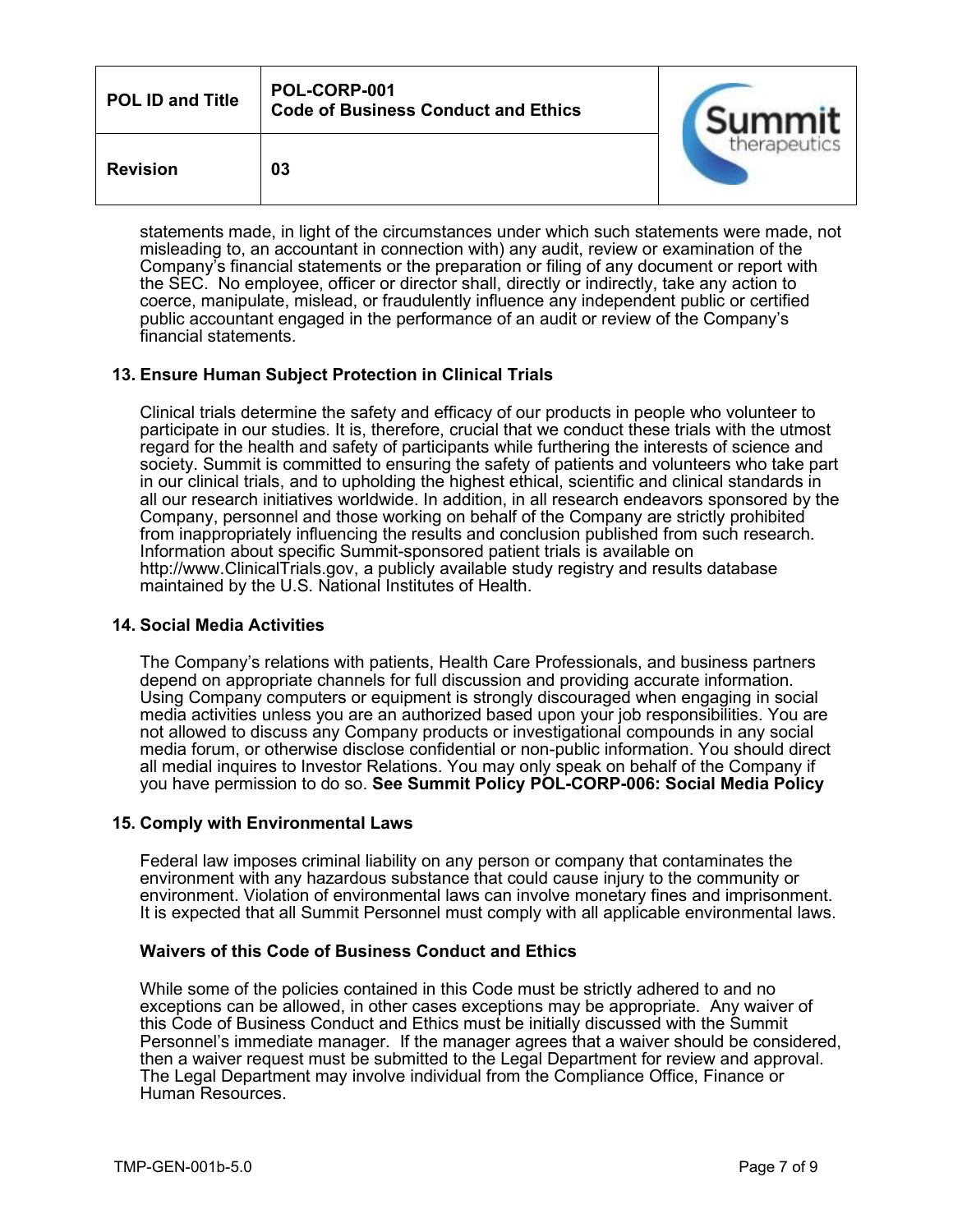| <b>POL ID and Title</b> | POL-CORP-001<br><b>Code of Business Conduct and Ethics</b> | Summit       |
|-------------------------|------------------------------------------------------------|--------------|
| <b>Revision</b>         | 03                                                         | therapeutics |

Any executive officer or director who seeks a waiver of this Code of Business Conduct and Ethics should contact the Chair of the Audit Committee. Any waiver of this Code for executive officers or directors or any change to this Code that applies to executive officers or directors must be approved by the Board of Directors of the Company and will be disclosed as required by law or stock exchange regulation.

## **Reporting and Compliance Procedures**

All Summit Personnel are expected and encouraged to ask questions and raise concerns. Reporting concerns and raising questions allows our Company to quickly remedy any potential misconduct, sometimes even before it takes place. You have several options if you need to ask a question or make a report. Speaking with your manager is always a good place to start. If for some reason, you are not comfortable speaking with or making a report to your manager, you have other options. You may speak with other members of management, the Compliance Office, the Legal Department, or Human Resources. Here is a list of additional compliance resources:

### Compliance Office:

You can contact the Compliance Office directly to report a concern or ask a question by:

- 1. Email: [compliance@summitplc.com;](mailto:complianceofficer@summitplc.com) or
- 2. Mail: Compliance Office; 2882 Sand Hill Road; Menlo Park, CA 94025

## The Audit Committee of The Board of Directors:

You can raise concerns regarding questionable accounting and/or auditing matters to the Audit Committee by using the following webtool: [https://www.whistleblowerservices.com/smmt.](https://www.whistleblowerservices.com/smmt)

## **Dissemination and Amendment**

This Code shall be distributed to each new employee, officer, and director of the Company upon commencement of employment or other relationship with the Company and shall also be distributed annually to each employee, officer and director of the Company, and each employee, officer and director shall certify that he or she has received, read and understood the Code and has complied with its terms.

The Company reserves the right to amend, alter or terminate this Code at any time for any reason. The most current version of this Code can be found on the corporate governance page of the Company's Intranet.

This document is not an employment contract between the Company and any of its employees, officers, or directors.

.